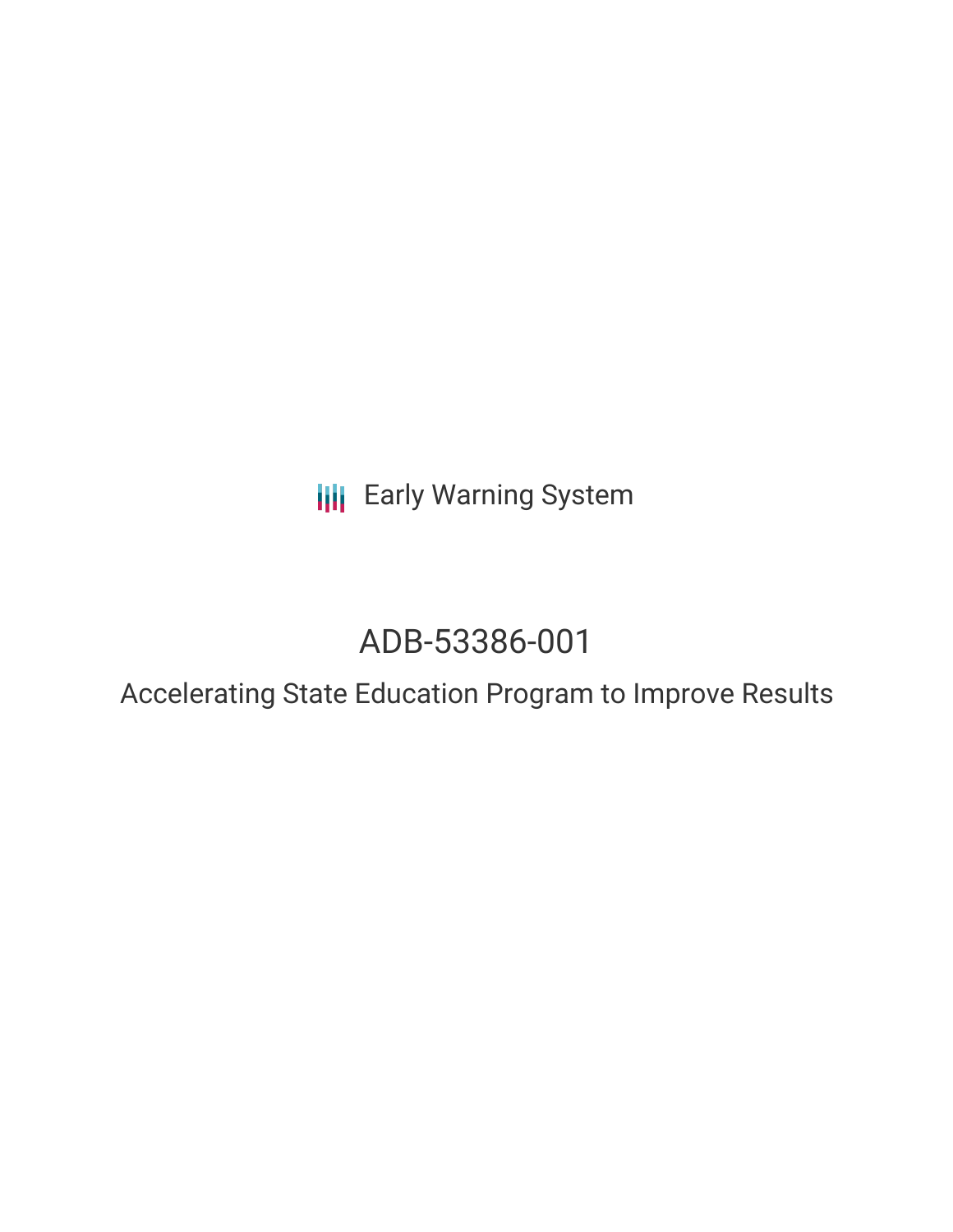

## **Quick Facts**

| <b>Countries</b>               | India                        |
|--------------------------------|------------------------------|
| <b>Financial Institutions</b>  | Asian Development Bank (ADB) |
| <b>Status</b>                  | Proposed                     |
| <b>Bank Risk Rating</b>        | B                            |
| <b>Borrower</b>                | Government of India          |
| <b>Sectors</b>                 | <b>Education and Health</b>  |
| <b>Investment Type(s)</b>      | Advisory Services, Loan      |
| <b>Investment Amount (USD)</b> | \$300.00 million             |
| Loan Amount (USD)              | \$300.00 million             |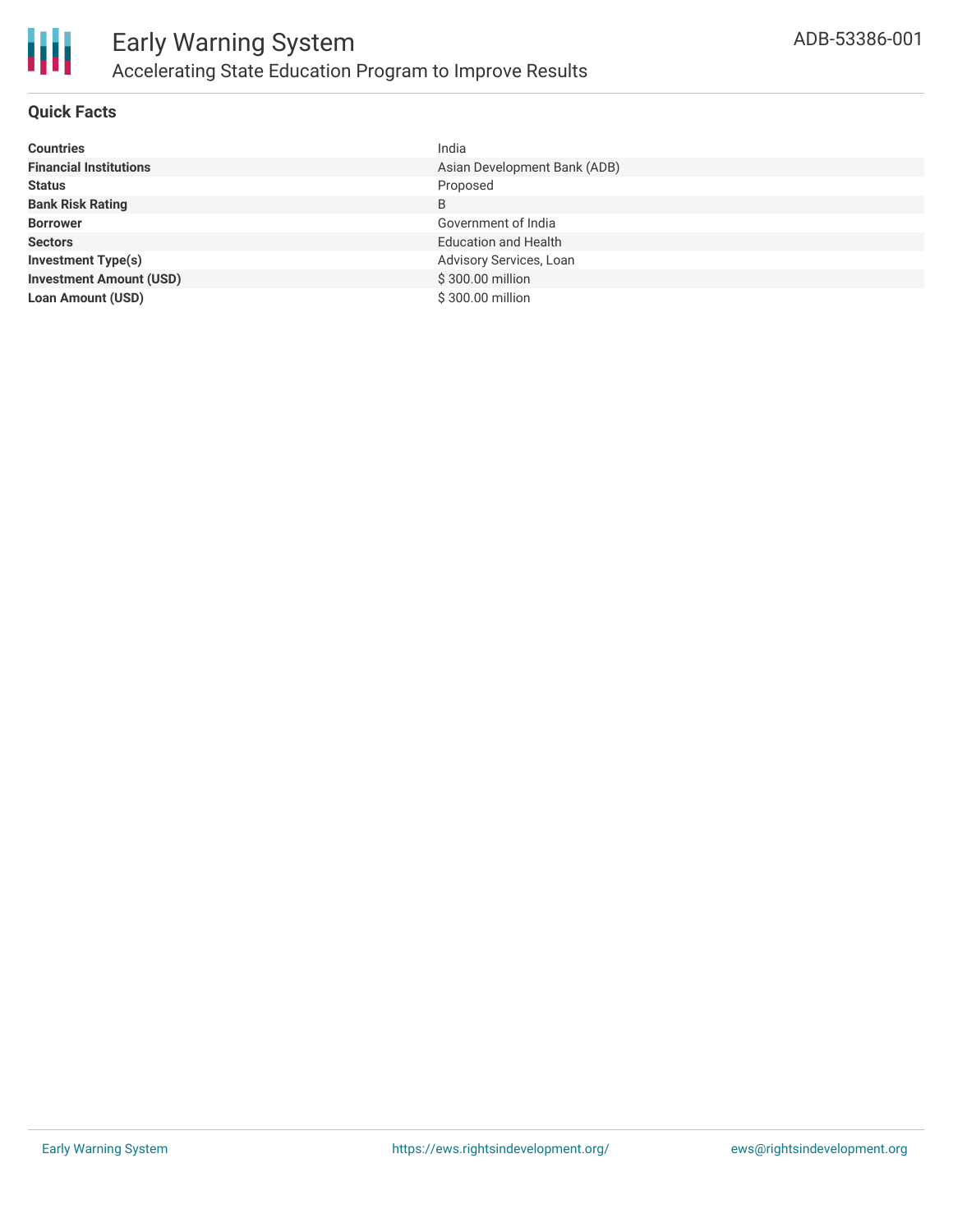

# **Project Description**

According to the bank website, "To address the ongoing challenges in school education and to improve the quality of education, the Ministry of Education (MOE) launched a new flagship scheme in 2018, Samagra Shiksha, which combines the previous two schemes (SSA and RMSA) and Teacher Education. Samagra Shiksha aims to provide holistic, integrated support for the states' school education from preschool to senior secondary schools with unified administrative structure. Compared to the previous schemes, the new scheme shifts its focus to ensuring the quality of education, particularly inclusive and equitable learning outcomes. The NEP 2020 further sets the country's vision of quality education for the future, with emphasis on strong foundational skills and learnability to equip the young with 21st century skills requirements, which range from foundational literacy and numeracy, exposure to vocational education at earlier grades, critical thinking, experiential learning, studentcentered learning, and to socioemotional (soft) skills."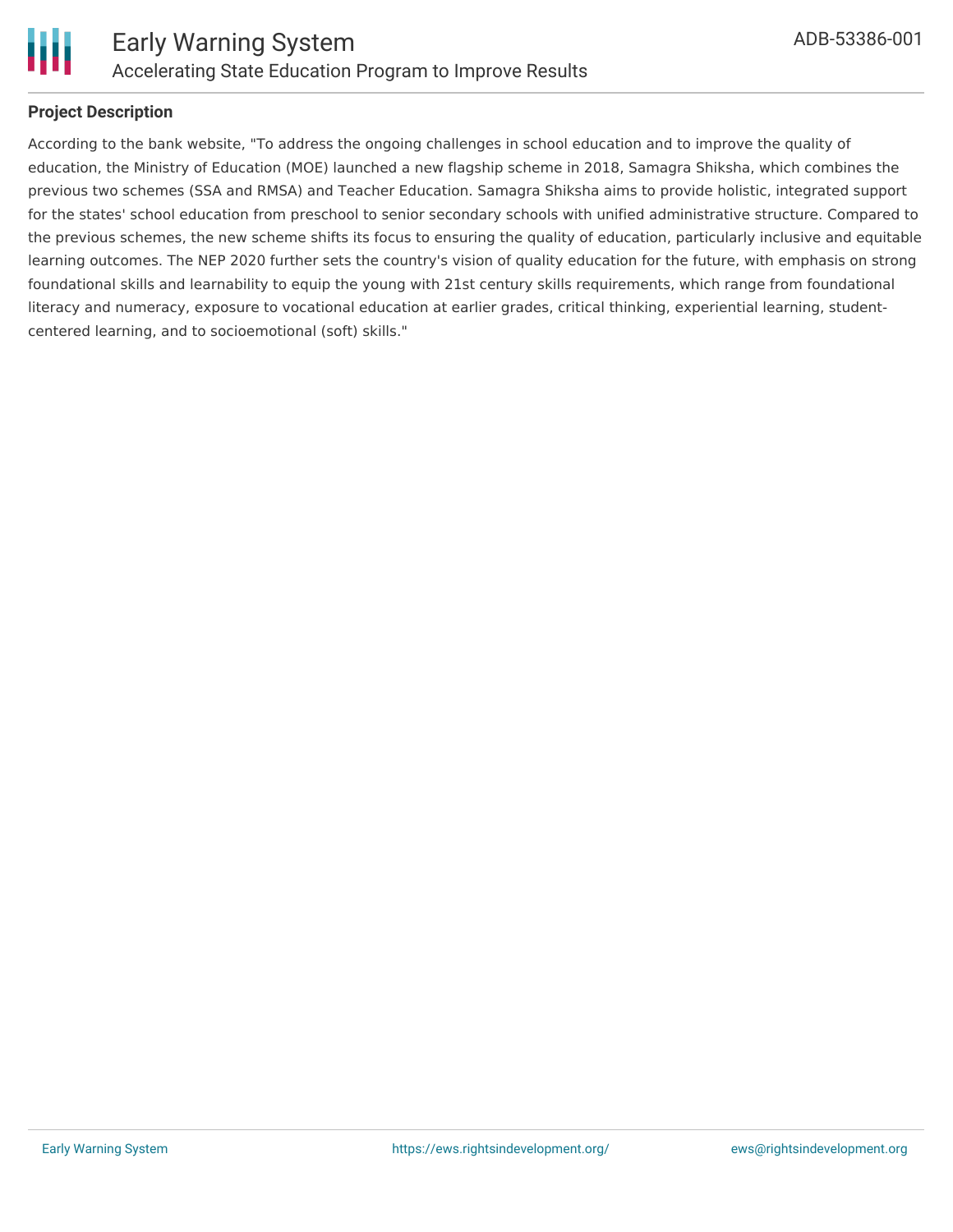

## **Investment Description**

Asian Development Bank (ADB)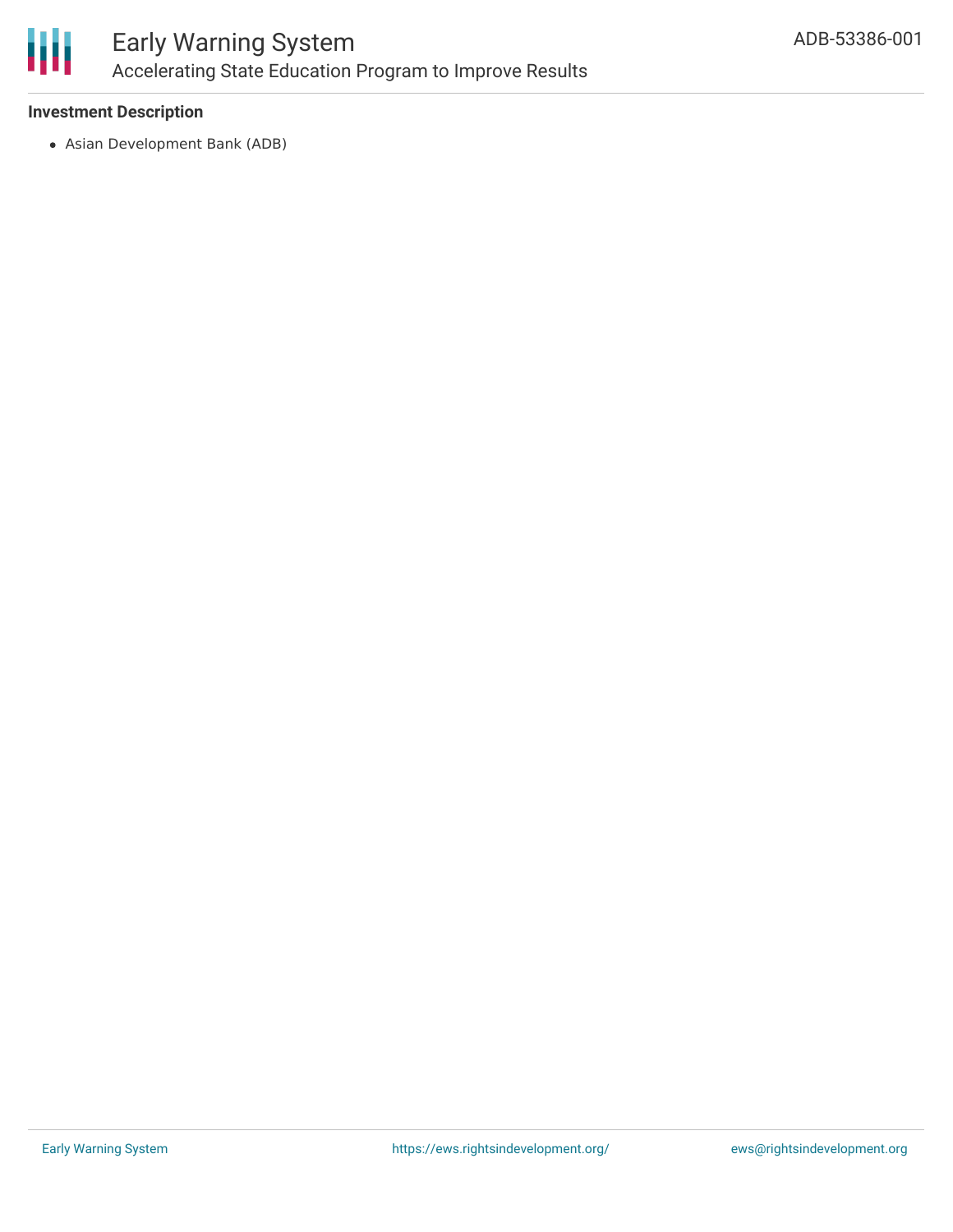

# **Contact Information**

ADB Lee, Sunhwa (Project Officer)

Project contacts not available at the time of disclosure.

#### ACCESS TO INFORMATION

You can submit an information request for project information at https://www.adb.org/forms/request-information-form

ADB has a two-stage appeals process for requesters who believe that ADB has denied their request for information in violation of its Access to Information Policy. You can learn more about filing an appeal at: https://www.adb.org/site/disclosure/appeals

#### ACCOUNTABILITY MECHANISM OF ADB

The Accountability Mechanism is an independent complaint mechanism and fact-finding body for people who believe they are likely to be, or have been, adversely affected by an Asian Development Bank-financed project. If you submit a complaint to the Accountability Mechanism, they may investigate to assess whether the Asian Development Bank is following its own policies and procedures for preventing harm to people or the environment. You can learn more about the Accountability Mechanism and how to file a complaint at http://www.adb.org/site/accountability-mechanism/main.